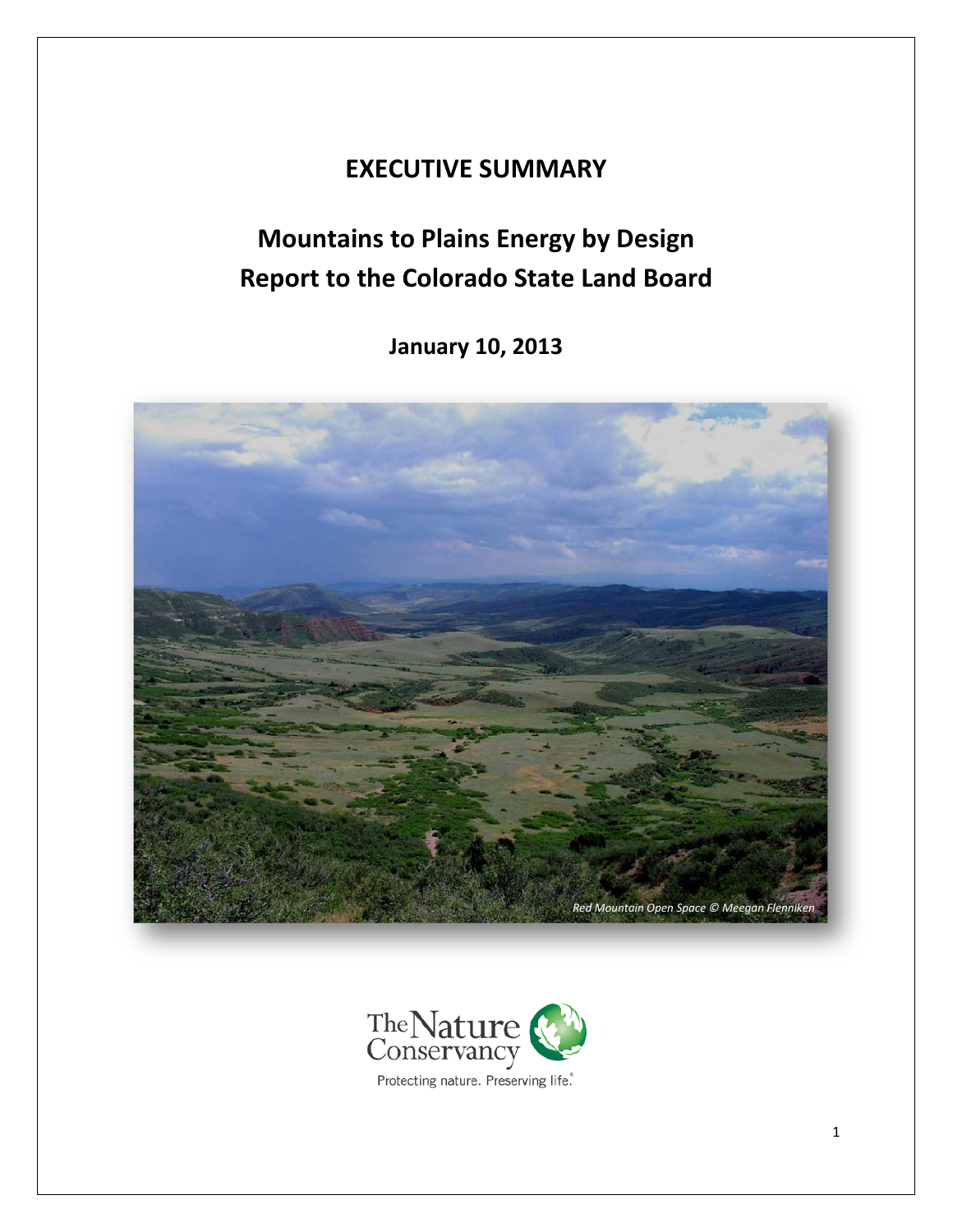#### **Prepared by:**

Megan Kram, Energy Projects Director/Natural Resources Planner Jamie Robertson, GIS Manager The Nature Conservancy in Colorado (Boulder, Colorado)

### **Core Team (in alphabetical order by organization and individual):**

- City of Fort Collins**:** Daylan Figgs, Natural Areas Senior Environmental Planner; and Justin Scharton, Environmental Planner.
- Colorado Natural Heritage Program:Renee Rondeau, Conservation Planning Team Leader/Ecologist.
- Colorado State Land Board: Bill Gaertner, Inventory Manager/GIS; Mindy Gottsegen, Conservation Services Manager; Pete Milonas, Minerals Director; and Melissa Yoder, External Affairs Officer.
- Larimer County**:** Jeffrey Boring, Resource Specialist; and Meegan Flenniken, Resource Program Manager.
- The Nature Conservancy**:** William Burnidge, Grasslands Program Director; Megan Kram, Project Manager; Chris Pague, Senior Scientist; and Jamie Robertson, GIS Manager.

The Nature Conservancy completed this project with and for the Colorado State Land Board, pursuant to Contract #38818 / PO PCA C152179, and in close cooperation with Larimer County and the City of Fort Collins.



Citation: The Nature Conservancy. 2013. *Mountains to Plains Energy by Design.* Report to the Colorado State Land Board pursuant to Contract #38818 / PO PCA C152179.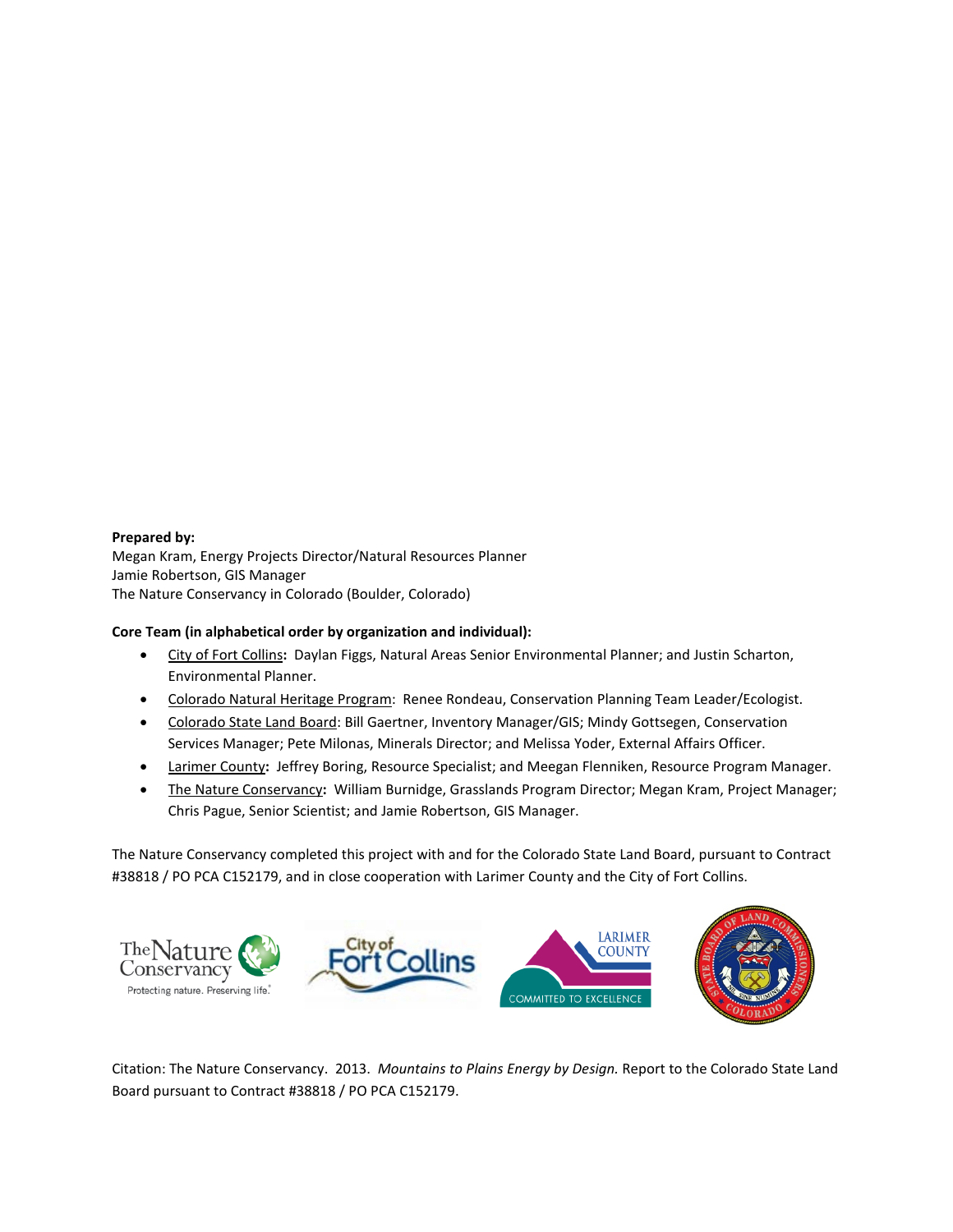## **EXECUTIVE SUMMARY**

## INTRODUCTION

In 2011, the State Land Board (SLB) began seeking a strategy to lease and develop its oil and gas holdings underlying three large, publicly-owned properties in northern Larimer County: Red Mountain Open Space (owned by Larimer County) and Soapstone Prairie Natural Area and Meadow Springs Ranch (owned by the City of Fort Collins). These properties are highly valued by the public for their vast open space and many sensitive resources and unique values, from rare species to ancient cultural artifacts. The City and County properties are considered "split estate" in that the surface is owned by the City and County, while the underlying mineral estate is owned by separate entities including, but not limited to, the SLB. Not only do the SLB and other mineral owners have the right to develop their mineral estate, but the SLB also is charged with generating revenue from its minerals throughout Colorado, primarily to help fund K-12 education.

In keeping with its responsibilities to the citizens of Colorado, yet acknowledging the sensitivities of the Project Area, the SLB sought a process to design an oil and gas leasing plan that would **allow for reasonable energy development while achieving the biological, cultural, scenic and recreational resource conservation goals** of local governments. The SLB contracted with The Nature Conservancy (TNC) to employ its "Energy by Design" (EBD) process (also known as Development by Design) to develop a science-based plan that would identify strategies to avoid, minimize, and mitigate the potential impacts of oil and gas development to biological, cultural, and scenic values. The SLB intends to use this information to create an Oil and Gas Leasing Plan. This project is also a pilot effort for the SLB to explore possible application of the EBD or a similar process to its other holdings in the state.

The SLB, TNC, the City, and the County comprised the "Core Team" that completed the majority of the work on this project. They also solicited input from a "Technical Team" of experts from federal, state, and local government agencies and natural resource management science-based conservation organizations including: Colorado Parks & Wildlife (CPW), Colorado Natural Heritage Program, Colorado State University (CSU), Legacy Land Trust, Natural Resources Conservation Service, Platte River Power Authority, Rocky Mountain Bird Observatory, and the US Fish and Wildlife Service. By involving the surface owners, regulatory authorities, and other stakeholders in this surface use planning process prior to leasing, SLB staff believes this project will streamline leasing and generate revenue from the mineral estate underlying a highly visible asset. The SLB also is supportive of responsible development and stewardship of surface natural values when developing its mineral estate.



Soapstone Prairie Natural Area © Charlie Johnson



Archaeological dig at the Lindenmeier site @ Unknown



Pronghorn antelope on Soapstone Prairie © Meegan Flenniken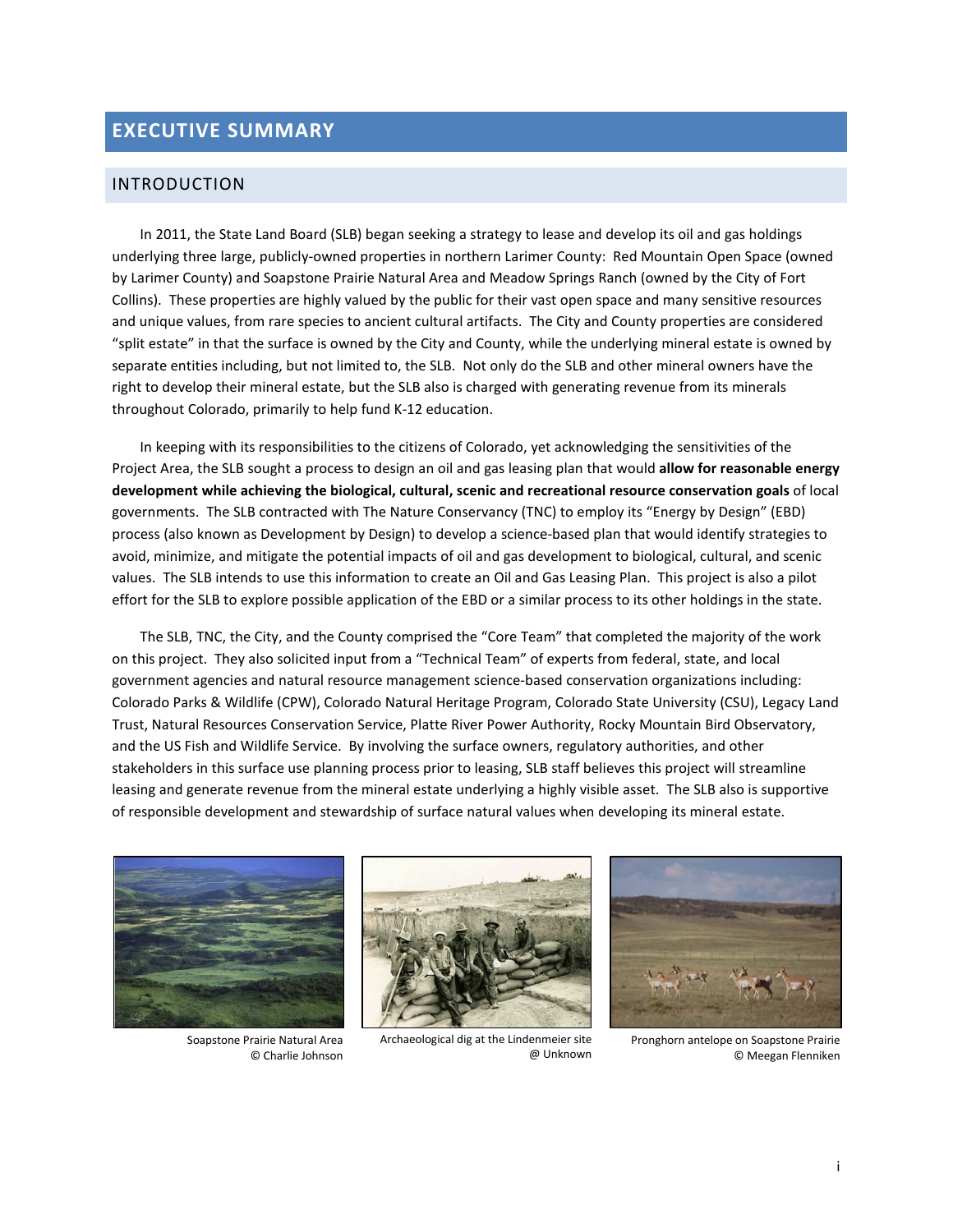## SITE OVERVIEW

The three properties in the Project Area are contiguous and cover over 60,000 acres north of Fort Collins, along the Wyoming border (Map 1). The City and County, together with Great Outdoors Colorado (GOCO; the state lottery-funded open space program), spent several million dollars to acquire the properties as part of a regional conservation effort called the Laramie Foothills Mountains to Plains Project, through which partners are creating a corridor of protected lands to link the Rocky Mountains with the Great Plains. The properties are wellknown amongst residents of the City and County and contain many important values:

- **Biological values**: From west to east, elevation decreases and vegetation shifts from woodlands up high to grasslands down low. Creeks and streams traverse the area and host a rare fish, the Iowa darter, while wetlands provide habitat for waterfowl and many rare species, including the federally-threatened Colorado butterfly plant. Golden eagles, swift fox, pronghorn, and many other sensitive species inhabit the area too. Meadow Springs surrounds the National Black-footed Ferret Conservation Center owned and managed by the U.S. Fish & Wildlife Service. Although a variety of existing roads (mostly unimproved natural surface roads) cross the landscape and buildings, corrals, and other infrastructure dot it, the biological values throughout the Project Area remain relatively intact and high quality.
- **Cultural values**: Soapstone Prairie boasts a National Historic Landmark the Lindenmeier Archaeological Site - which is more than 12,000 years old and is the most extensive Folsom culture campsite known on the planet. In addition, stone tools, cooking hearths, and other cultural artifacts can be found throughout the Project Area.
- **Scenic and recreational values:** In keeping with the objectives of GOCO, Red Mountain and Soapstone Prairie are open to public use and are popular destinations for hiking, biking, horseback riding, and other recreation activities. Visitors to the Project Area enjoy extraordinary views of rolling grasslands, textured shrublands, and the "Big Hole," a broad sandy wash surrounded by multicolored cliff bands.
- **Other values**: Meadow Springs is not open to public use and while protecting important biological and cultural attributes, also serves as the City's bio-solid application facility, which is a critical component in the City's wastewater program. All three properties are also managed as working cattle ranches.



#### **Map 1. Location of the Project Area**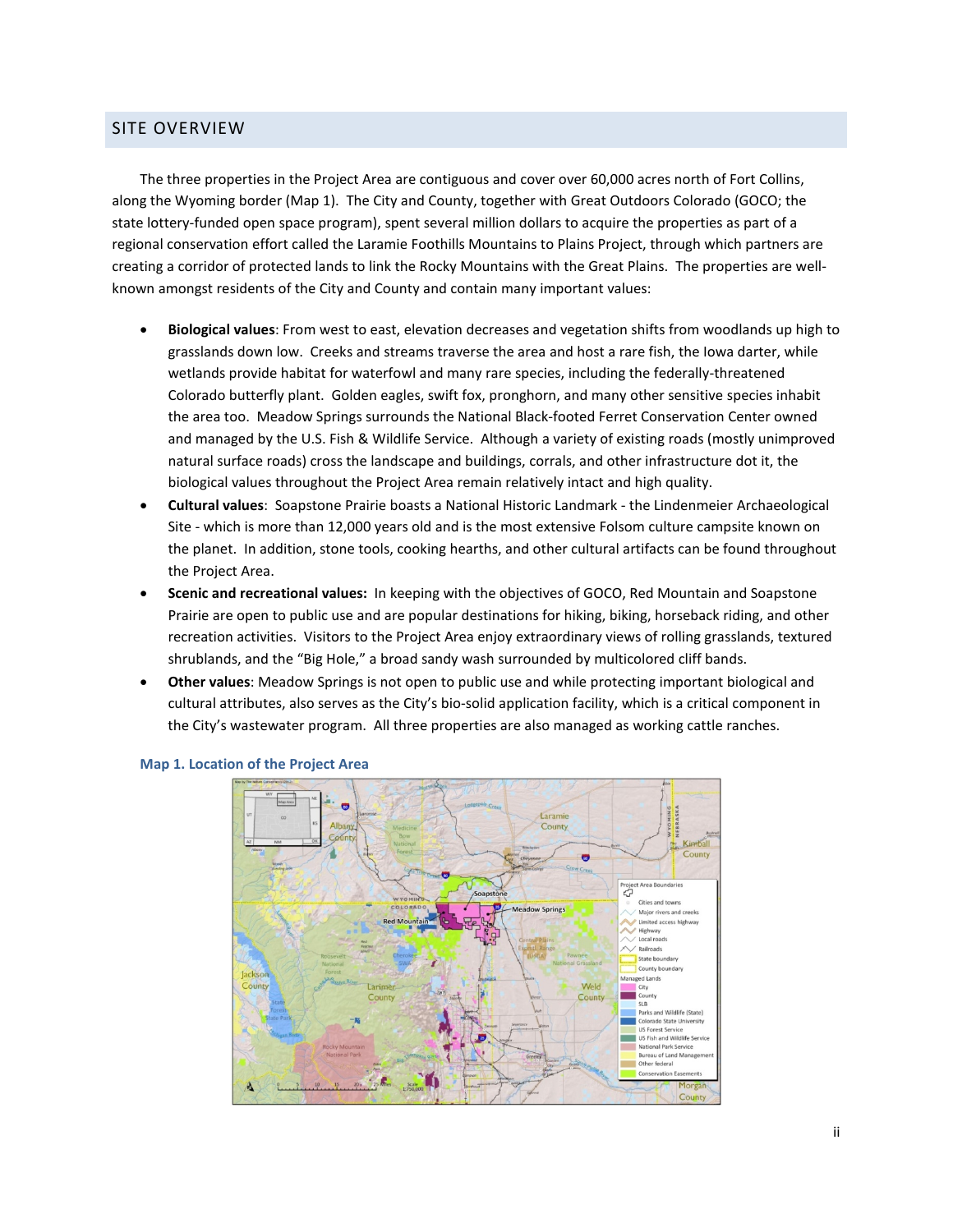## OIL AND GAS DEVELOPMENT POSSIBILITIES

Energy development is booming in eastern Colorado. Although the plains have been the target of oil and gas development activities for decades, the 2009 discovery of the Jake Well near the Wyoming border (due east of the Project Area by approximately 30 miles) prompted a new explosion of oil leasing and exploration throughout the eastern half of Colorado in a geological layer called the Niobrara Formation. Technological advances in the capture of oil and gas in the Niobrara and other shale formations have further catalyzed leasing and development.

The eastern part of the Project Area lies within the Niobrara Formation. The oil and gas development potential of the Project Area is unproven, but is predicted to increase from west to east, with Meadow Springs having the highest potential based on at least one analysis. According to the Colorado Geological Survey, there may only be one place in the Soapstone Prairie – southeast of Round Butte – where energy companies could successfully explore for oil. Also, oil and gas exploration is not new to this landscape. Over the last 60 years, a number of wells in the area have been drilled (and subsequently plugged and abandoned) according to the Colorado Oil and Gas Conservation Commission (COGCC).

Activity is ramping up once again, as evidenced by oil and gas companies contacting the City with an interest in exploring and developing the area. For example, in March 2012, a seismic company approached the City to study 20,000 acres covering much of Meadow Springs and part of Soapstone Prairie. In May 2012 and pursuant to previous leasing activity, Marathon Oil received approval from the COGCC to expand and establish new drilling and spacing units for 32 wells within and near the Project Area, several of which lie within Soapstone Prairie and Meadow Springs. Marathon also has successfully completed a producing well just a few miles south of the Project Area. In addition, the SLB has received numerous requests to lease its minerals underlying the Project Area, but has refrained from auctioning these tracts to develop a more comprehensive leasing and development strategy.

As stated above, the City and County do not appear to own any of the mineral estate underlying the Project Area. Major mineral owners include the SLB and Anadarko, with the SLB holding approximately 15,000 acres in trust, primarily in the eastern half of the Project Area. Several additional owners/lessees have less substantial mineral holdings throughout the parcels, with Marathon Oil being the major leaseholder at present. The Core Team solicited participation from several operators throughout the project. Marathon participated in one of the Technical Team workshops and hosted a well site visit mid-project. The SLB also has conducted outreach to the Colorado Oil and Gas Association. The Core Team may continue to solicit input and participation from oil and gas companies in subsequent phases of the project (see Implementation of Results).



Well site © Gary Buffington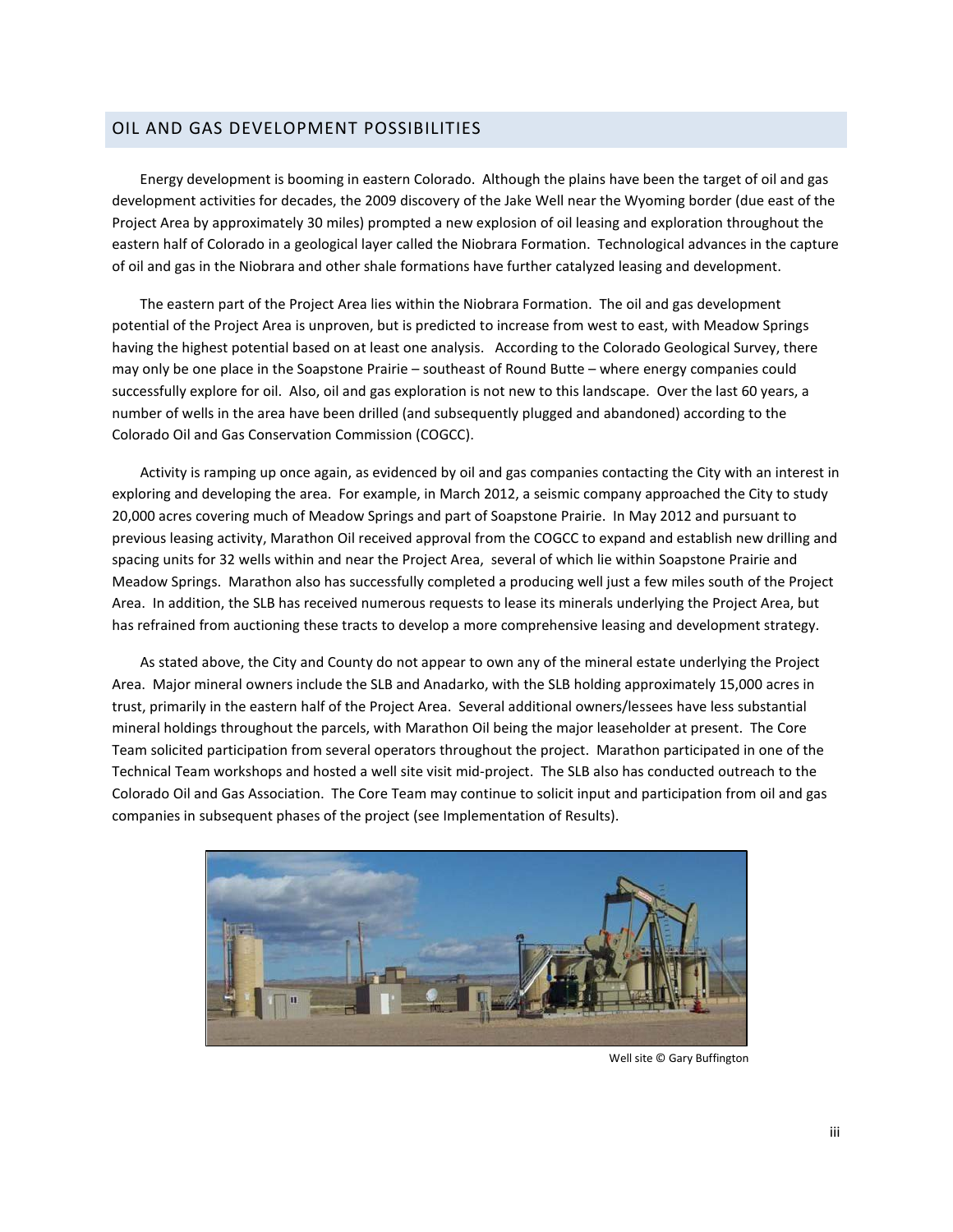## PLAN RESULTS: SURFACE OCCUPANCY AREAS

The goal of the project is to create a comprehensive plan for oil and gas development in the near term while maintaining important biological, cultural, scenic, and recreational values. To this end, the Core Team (with input from the Technical Team) created a series of recommendations designed to avoid, minimize, and mitigate impacts, with a goal of achieving "no net loss" or "net zero impact" to the conservation values of the project area.

**Surface Occupancy Areas for biological and cultural values** – Based on known locations of biological and cultural values, the Technical Team defined and mapped four types of "surface occupancy areas:" No Surface Occupancy (NSO), Limited Surface Occupancy (LSO), Controlled Surface Occupancy (CSO), and Preferred Surface Occupancy (PSO)(Map 2). The main differences between the areas are (1) the sensitivity of the biological and cultural values for which they were created and (2) compensatory mitigation provisions for biological values. The goal of these tiered areas is to protect key biological and cultural values by providing incentives to operators to develop in the areas where development has the least impact. Examples of NSO areas include wetlands plus a 300' buffer, golden eagle nests plus a ¼ mile buffer, and the Lindenmeier Archaeological Site plus a one-mile buffer. PSO areas, at the other end of the spectrum, are preferred for development from a biological perspective due to previous and existing disturbances such as roads and utility lines. The precise designation of the surface occupancy areas will be based on site-specific, on-the-ground surveys conducted by the operator prior to development.

Map 2, Surface Occupancy Areas, is a result of an intensive process of identifying and prioritizing key biological and cultural areas for short and long-term protection. This map is intended to guide both surface and mineral owners in the leasing and development of their mineral estate. For the Project Area as a whole, new surface disturbance is prohibited for 44% (NSO) of the land while the remaining 56% falls within the other three categories (LSO, CSO, and PSO). For the SLB mineral ownership, new surface disturbance is prohibited for 27% (NSO), while the remaining 73% falls within the other three categories. Three sections in the northern portion of Soapstone Prairie are designated entirely as NSO due to the Lindenmeier site. Several other sections in the western and northwestern parts of the Project Area fall entirely into NSO designations for biological reasons. All other sections provide access to minerals.



#### **Map 2. Surface occupancy areas for biological and cultural values**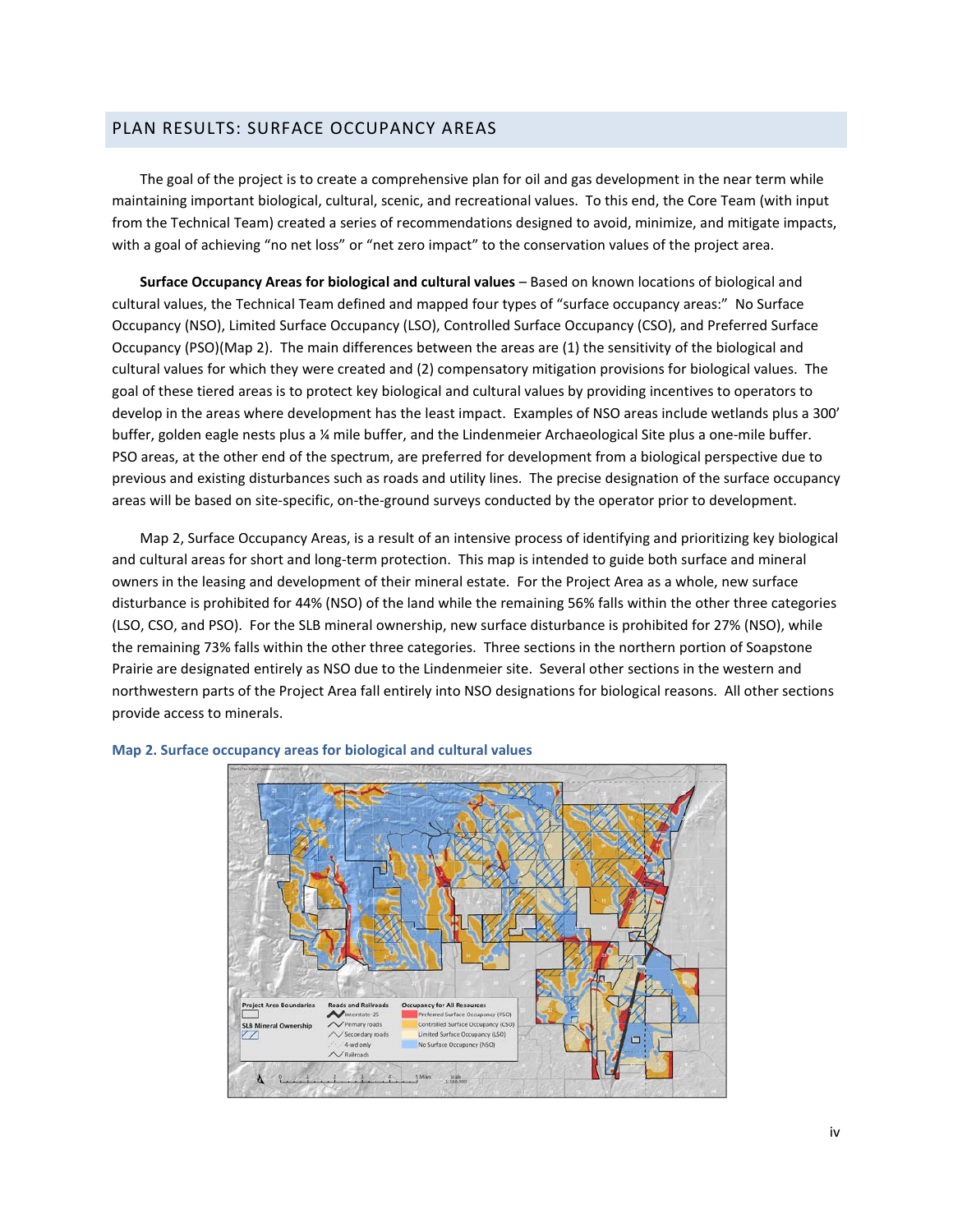## PLAN RESULTS: SUPPLEMENTARY RECOMMENDATIONS

**Timing limitations for biological values** – Some species need seasonal restrictions from construction or general human disturbance to support their life cycles. For example, Colorado Parks & Wildlife (CPW) recommends timing limitations of no human encroachment within ½ mile radius of golden eagle nests from December 15-July 15 to prevent nest abandonment, and no post-development well-site visits within critical winter range for mule deer from December 1-April 15 (from 3 p.m.-10 a.m.). The Technical Team incorporated all timing limitations from the COGCC Rules, CPW's best practices and other sources to identify both legal requirements for timing limitations and additional recommendations as appropriate. As with surface occupancy areas, predevelopment surveys must be completed to determine whether timing limitations will apply.

**Surface development standards and mitigation** – The combination of surface occupancy areas and timing limitations identify sensitive natural values, with the ultimate goal of guiding surface development away from these areas. But the mere identification of these areas is not likely to achieve complete avoidance of impacts to the biological and cultural values in the project area. The Core Team created a suite of complementary recommendations for incorporation into the SLB leasing package and the City and County's Surface Use Agreements. These tools work together like a three-legged stool to support the surface occupancy areas by creating incentives to achieve the plan's overarching goal: To avoid, minimize, and mitigate the short- and longterm impacts of new disturbance in the Project Area.

- Disturbance caps The Core Team identified two disturbance caps: A long-term disturbance cap of 3% per section (or lease holding) to allow for production on up to four well pads per section, and a temporary disturbance cap of an additional 1.25% per section to allow for the development of one well pad per section before reclamation success is achieved and development of a subsequent well pad can begin.
- Compensatory mitigation fees An operator must participate in a compensatory mitigation program with the Surface Owners by contributing to a mitigation fund. Fees apply to long-term impacts only (not to temporary impacts), and vary based on the number of well pads and surface occupancy areas, ranging from \$2,200/acre in Preferred Surface Occupancy up to \$13,200/acre for a fourth well pad in a section and in a Limited Surface Occupancy area. Mitigation projects will ensure "ecological equivalency" by completing projects that benefit the same conservation values that are impacted. Potential projects include land protection, habitat improvement, or mineral/water rights acquisitions.
- Reclamation provisions Prior to development, an operator must create a reclamation plan and provide a bond of \$10,000 per acre of surface disturbance. Operators must reclaim both temporary and long term impacts over time, according to specified standards. The City and County will return the bond, or applicable portions thereof, to the operator upon successful reclamation of impacts.

To complement these tools, the City and County are also developing a series of Best Management Practices to address the resources on the property and their importance, by expanding on the COGCC Rules as a basis.

**Scenic and recreational values and cultural resource potential** – To guide energy companies in the placement of well pads and other infrastructure in locations that would have the least visual impact possible, the Technical Team prioritized scenic values from important viewpoints and trails, and CSU developed a predictive model and map showing potential sites for cultural resources such as tools and cooking hearths. These maps can be used in combination with the biological and (existing) cultural resource maps to help select alternative locations for development. However, they do not replace on-the-ground surveys for the final selection of sites.